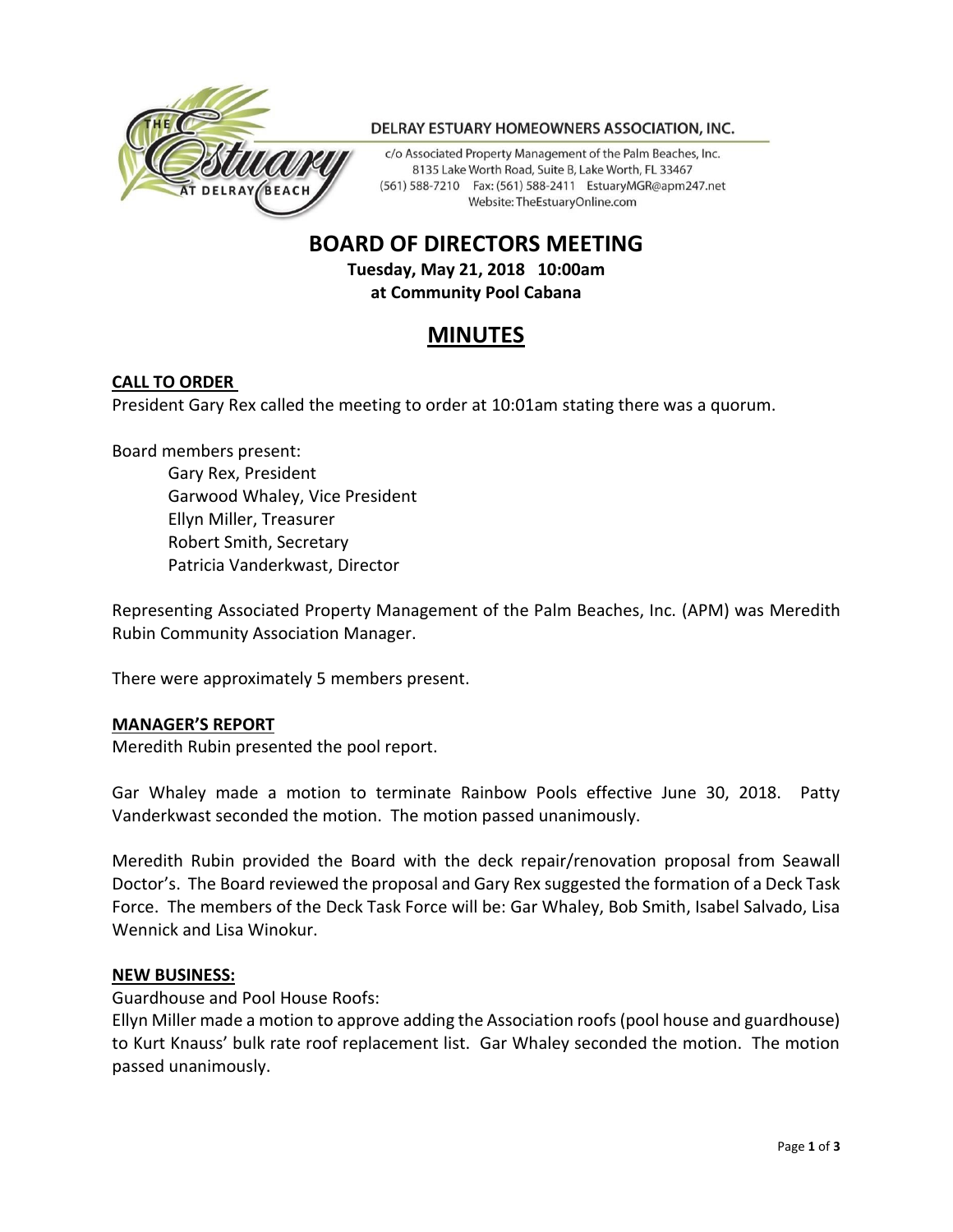# ADT:

Patty Vanderkwast reported that that the three (3) month extension with ADT was signed by Gar Whaley. Chris Salamone is negotiating the final contract with ADT and will send to the Board as soon as it finalized.

## Security:

Patty Vanderkwast reported that Erick, the Security Supervisor has resigned. G4S will provide candidates to the Security Committee to interview. There was also a discussion regarding the Security Committee's dissatisfaction with G4S, including the amount of time the security golf cart has been out for repairs. The Security Committee will draft a letter to G4s for the Board to review and sign. The Security Committee also wanted the Board to consider interviewing new security companies, but the Board was not in favor of that until they had time to meet with G4S.

## Banking Policy:

Gary Rex made a motion that the policy for any signatories for banking transactions should be in descending order of President, Vice President, Secretary and Treasurer. Ellyn Miller seconded the motion. The motion passed unanimously.

## TD Bank:

Patty Vanderkwast made a motion to remove Jeffrey Steiner from all TD Bank accounts and loans, as he is no longer a Board member or homeowner in Delray Estuary. Gar Whaley seconded the motion. The motion passed unanimously.

Gary Rex made a motion to approve the following signatories on the TD Bank accounts and loans: Gary Rex, President, Garwood Whaley, Vice President, Ellyn Miller and Robert Smith, Secretary. Gar Whaley seconded the motion. The motion passed unanimously.

## **DOCUMENTS REVIEW TASK FORCE**

Gar Whaley gave the documents review report and the Board reviewed the suggested changes. They approved the following changes to be sent to the attorneys to prepare amendments to the Documents:

Declaration:

# 5.1 – add security services/alarm monitoring

6.1.B.8 – Association shall be responsible for removal and replacement of all palm and hardwood trees. Homeowners will be responsible for the removal and replacement of all landscaping (shrubs, plants, ornamentals). If a homeowner does not remove and replace landscaping after receiving three (3) violation letters, the Association has the right to remove and replace as they deem necessary and bill the homeowner accordingly.

7.2- add or 1 copy if digitally submitted

7.5D – change to 6pm

8.4A – police vehicles only on an emergency basis (this section to clarified by the attorneys based on Florida statute)

8.1- moving vans may remain until 9pm (the attorneys to add language regarding size)

8.14 – add the Board has the right to extend the timeframe for the entire community to open shutters for up to two (2) weeks in an emergency